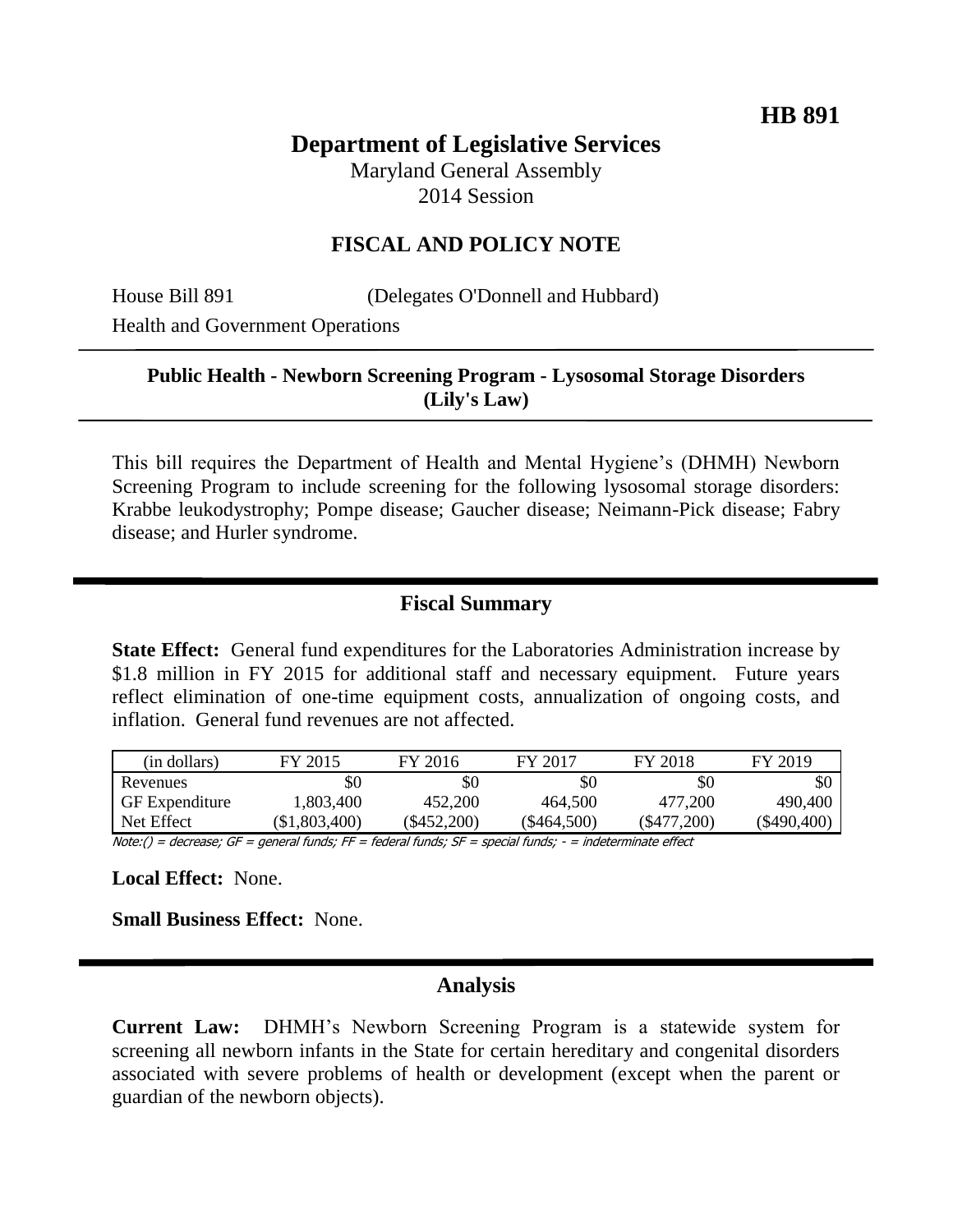The DHMH Public Health Laboratory is the only laboratory in Maryland authorized to perform the screening tests. The system for newborn screening includes laboratory testing and reporting of test results and follow-up activities to facilitate the rapid identification and treatment of an affected child. DHMH establishes fees for newborn screening and follow-up costs; the current fee is \$100 per newborn and an average of 75,000 newborns are screened annually. The laboratory is required to screen for 53 first-tier metabolic hereditary disorders on all screening specimens collected from a newborn infant. These disorders are all listed in the Code of Maryland Regulations 10.10.13.12. Second-tier tests can only be performed when requested by an individual authorized to request a medical laboratory test.

The State Advisory Council on Hereditary and Congenital Disorders gathers and disseminates information on the treatment of hereditary and congenital disorders in Maryland. The advisory council (1) continually evaluates the need for, and efficiency of, relevant State programs and (2) institutes and supervises education programs and counseling on heredity and congenital disorders.

**Background:** Lysosomal storage disorders are rare genetic diseases that generally affect newborns and very young children. As infants grow, symptoms develop and continue to progress until significant morbidity or mortality occurs. These disorders are not curable, but treatment can be provided to alleviate symptoms if the disorder can be clearly identified and a determination can be made that treatment is beneficial. In particular, the National Institutes of Health advises that effective enzyme replacement therapy is available for patients with type 1 Gaucher disease and some with type 3 Gaucher disease. Other treatments to alleviate symptoms include blood transfusions, spleen removal, and the use of prescription drugs like phenytoin and carbamazepine to treat bone pain for patients with Fabry disease.

The U.S. Department of Health and Human Services, Secretary of Health and Human Services' Discretionary Advisory Committee on Heritable Disorders in Newborns and Children (committee), was established by the federal Public Health Service Act, 42 U.S.C. 217a. The committee recommends that every state newborn screening program include a uniform screening panel that the committee establishes.

In 2008, the committee declined to nominate Niemann-Pick disease for several reasons including that (1) there is no population-based data available, which makes it difficult to discern between different types of the disease; (2) there are no published studies available to show the efficacy of treatment in humans for those most likely to benefit early in life, and there is no FDA approved treatment; and (3) there is a need for pilot studies of the newborn screening test and treatment protocols.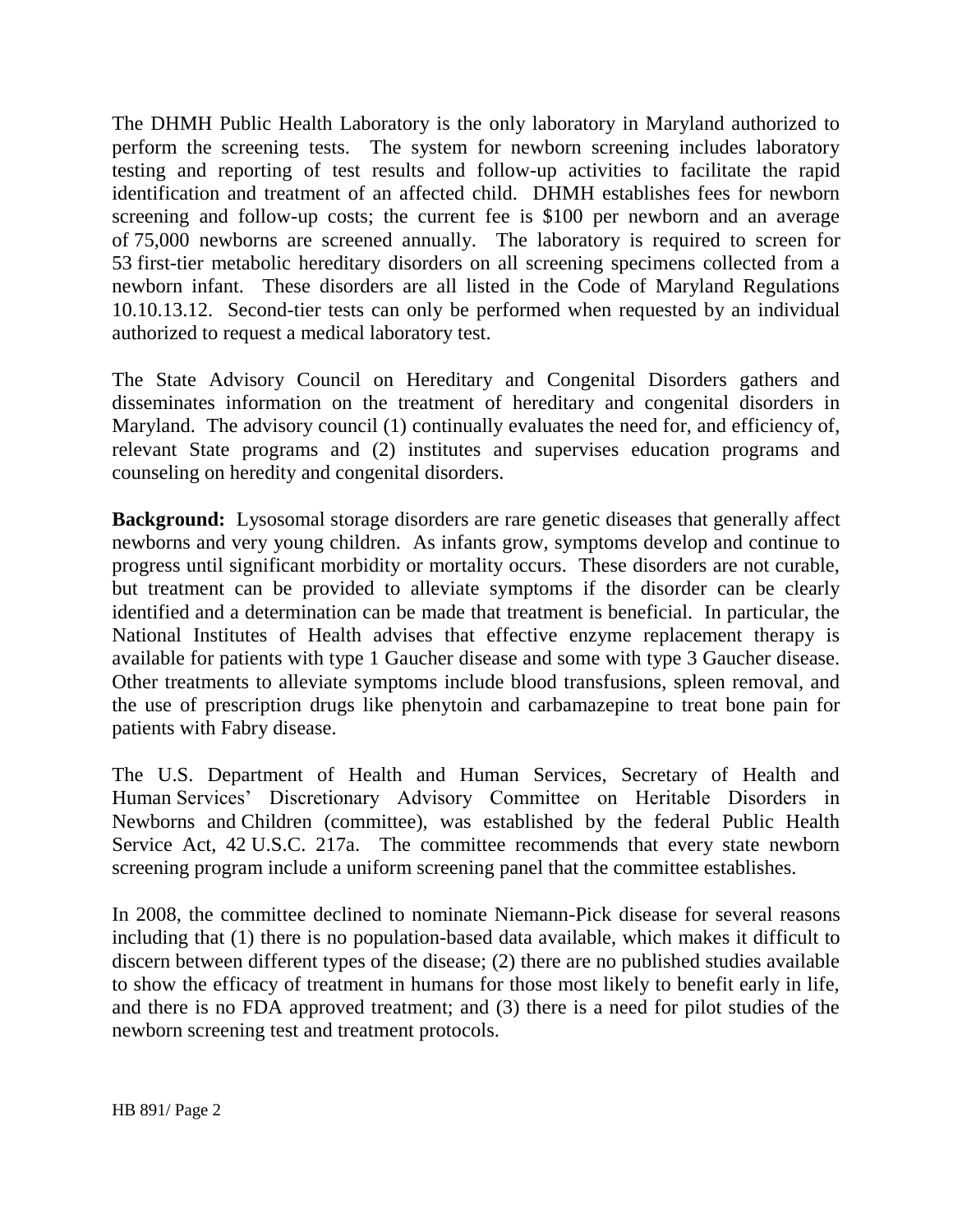In 2008, the committee also declined to nominate Fabry disease even though it is detectable in a screening panel for lysosomal storage disorders. The committee declined for several reasons, including (1) it is unclear if those at highest risk of serious symptoms can be discerned in newborns; (2) there is a lack of published data on preventative treatment in early life; (3) and the need to demonstrate the benefit of newborn screening in terms of whether it is worth the therapeutic intervention.

In 2009, the committee evaluated whether to include Krabbe disease for inclusion on the committee's recommended uniform newborn screening panel for state newborn screening programs. The committee declined to add Krabbe disease because of "insufficient evidence of potential net benefit" to adding the disease. The committee also declined to add Krabbe disease because (1) there is no consensus on the definition of what constitutes Early Infantile Krabbe disease (EIKD); (2) the committee could not definitively recommend a standard method testing for EIKD; and (3) more information is needed regarding the benefits of treating patients with Hematopoietic Stem Cell Transplant.

In May 2013, the committee elected to include Pompe disease, which occurs in approximately 1 in 28,000 births. The committee chose to include Pompe disease because early detection and treatment with enzyme replacement therapy has been shown to modify the course of the disease.

The committee has not published responses to nominations to Gaucher disease or Hurler syndrome on its website.

In 2006, New York State began screening all newborns for Krabbe disease. Both the federal government and other states look to New York to provide a potential model for future legislation and to be a source of research and information on this disease.

The Maryland Advisory Council on Hereditary and Congenital Disorders advises and makes recommendations to the Secretary of Health and Mental Hygiene regarding Maryland's Newborn Screening Program. The council has considered recommendations to add Krabbe disease, along with other lysosomal storage disorders. However, the council declined to do so before further reviewing recommendations from the U.S. Department of Health and Human Services, Maryland State advocacy groups, and community stakeholders. Maryland does not currently screen for Pompe disease though it is included in the U.S. Department of Health and Human Services' Recommended Uniform Screening Panel.

**State Revenues:** The Laboratories Administration has regulatory authority under § 13-11 of the Health-General Article to establish fees for newborn screening that do not exceed the administrative, laboratory, and follow-up costs associated with newborn screening testing in the State. However, the bill does not require the administration to

HB 891/ Page 3